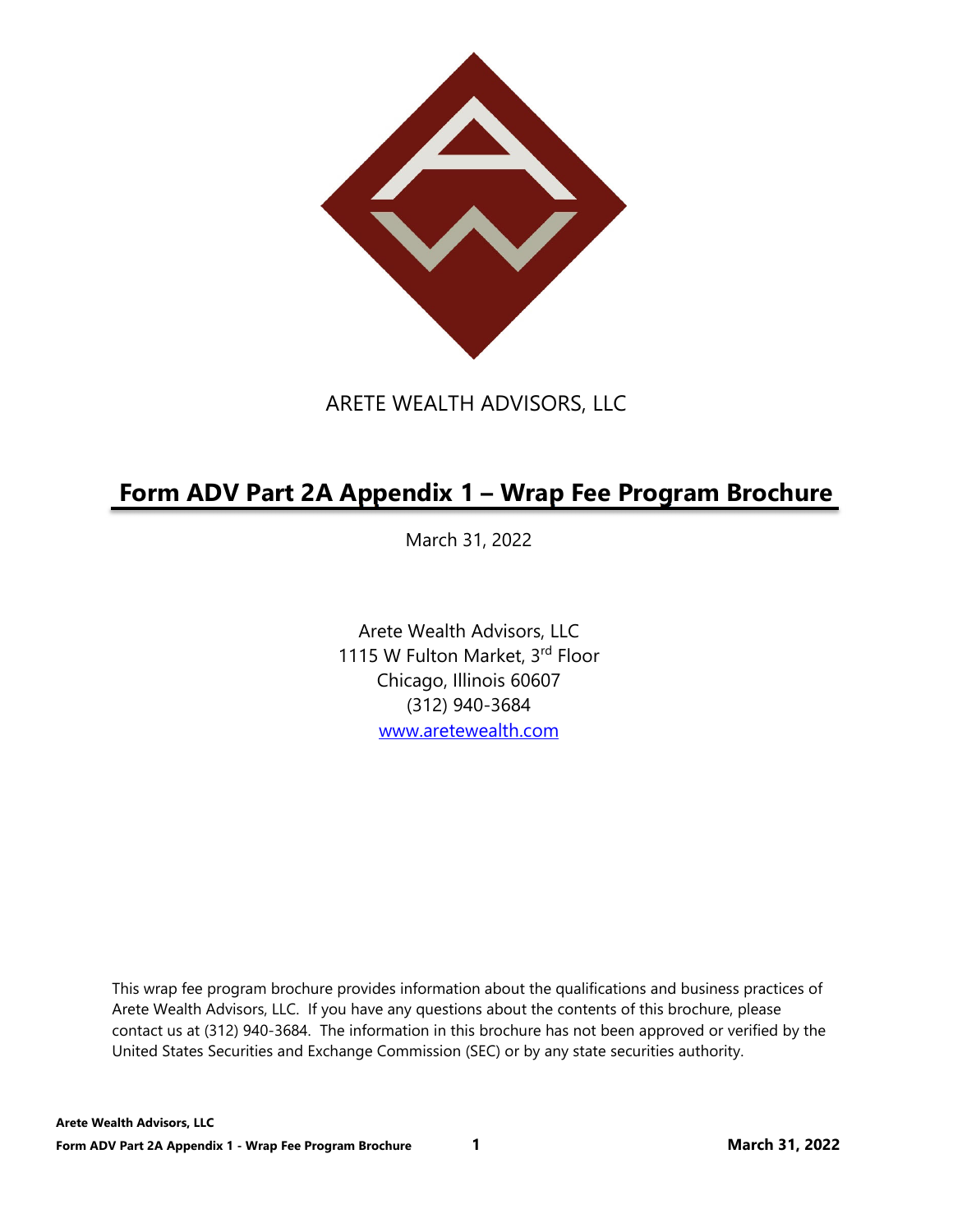Additional information about us may be found at the SEC's website, www.adviserinfo.sec.gov.

## **Item 2 - Material Changes**

## Item 3 - Table of Contents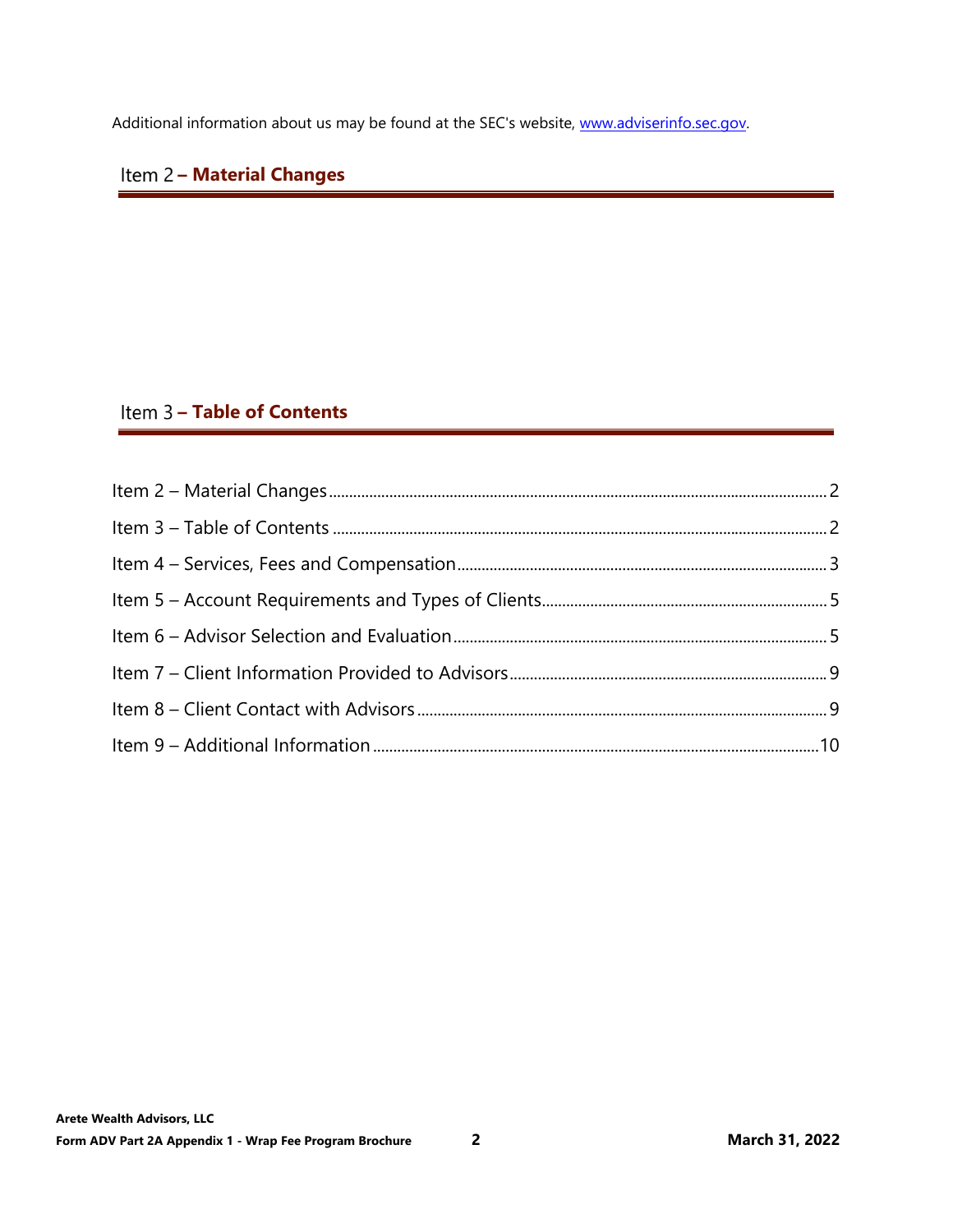## **Item 4 – Services, Fees and Compensation**

#### **Services**

Arete Wealth Advisors, LLC ("we," "us," "Advisor" or "Arete") has offered professional asset management services since it was formed in 2007.<sup>1</sup> We have been registered with the SEC since January 2009.

We provide continuous investment management services to clients of our wrap fee program (the "Program"), which include individuals, pension and profit sharing plans, trusts, estates, charitable organizations and other corporate or business organizations. Our portfolio management services are based on the client's goals, objectives, time horizon, and risk tolerance. Our investment management services include investment strategy and policy formulation, asset allocation and selection, and regular and continuous portfolio monitoring.

We evaluate the current investments of each client with respect to the client's risk tolerance levels and time horizon. We typically request discretionary authority from clients in order to select securities and execute transactions without permission from the client prior to each transaction.

#### **Fees**

For our services, Program clients pay us one asset-based "wrap fee" (the "Program Fee") that covers certain costs of the Program, including investment advice, execution and clearing of transactions, custody of assets and record-keeping services. Certain other costs, as described below, are not covered by the Program Fee.

The amount of your Program Fee may vary based on account size or other factors, and in some cases, it may be negotiable. We may charge you an annual Program Fee of up to 3.0% of the assets we manage for you under the Program. The Program Fee is generally payable monthly in arrears but some advisors have elected to charge the Program Fee in advance. We typically allocate 90% of the Program Fee you pay to the persons responsible for managing your account (each, a "Advisor"). Additionally, depending on the account, there may be some assets in your account for which no Program Fee is charged. Your Program Fee is specified in your agreement with us.

The Program may cost you more or less than purchasing advisory and ancillary services separately, depending on a number of factors. Such factors include, but are not limited to, the amount of trading activity in your account, the size of your account, and the actual cost of services if provided separately.

Advisors do not receive any special compensation if they recommend the Program to you and you decide to participate in the Program.

### **Additional Costs**

**Arete Wealth Advisors, LLC**  1 Registration as an investment adviser does not imply a certain level of skill or training.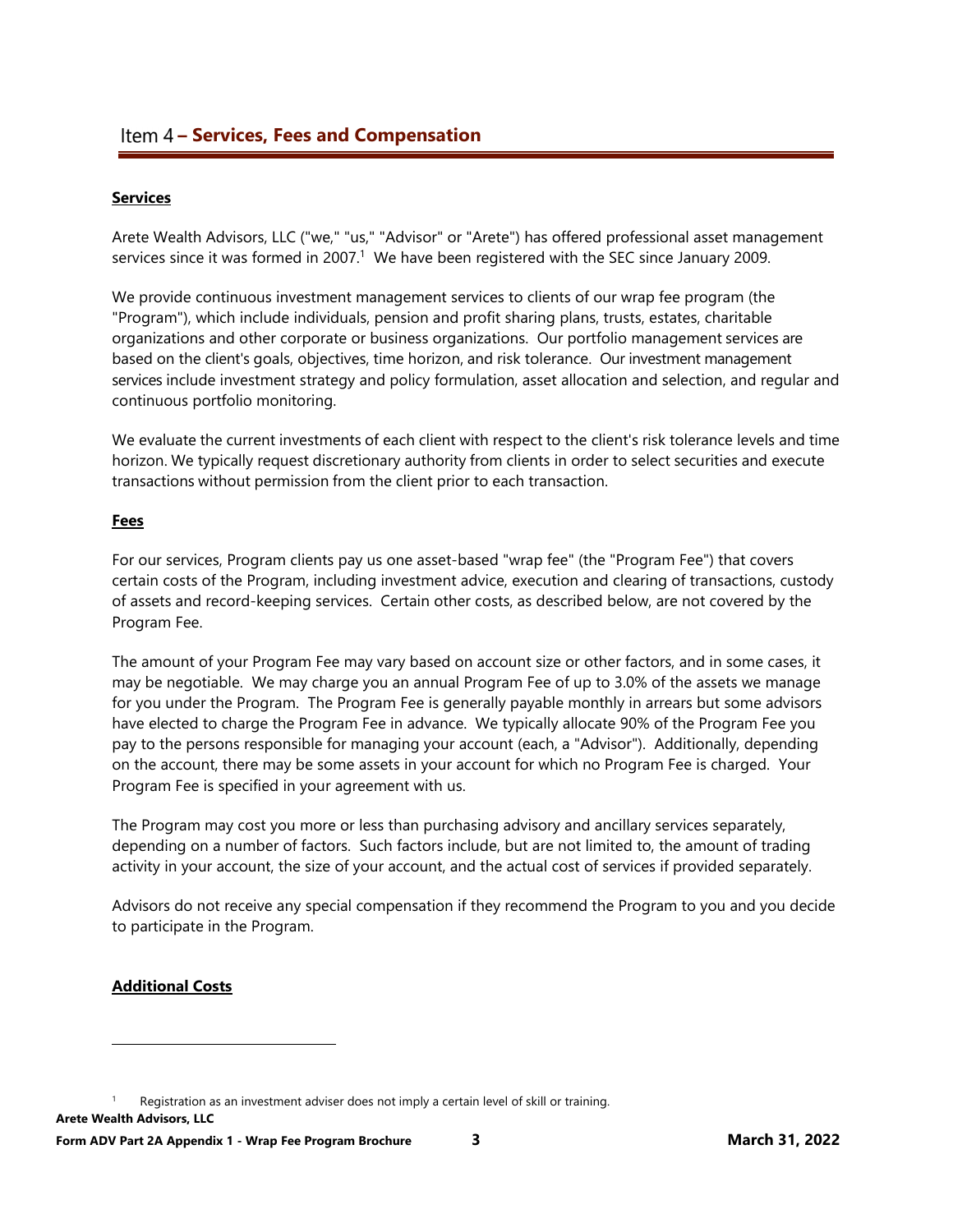Participants in the Program may be required to incur costs in addition to the Program Fee. These costs include:

- Mutual Fund Charges. If your account is invested in mutual funds, you may be charged additional fees charged by mutual funds to their shareholders. This is a fee that is separate from the Program Fee, and it is generally described in each fund's prospectus. Fees charged by mutual funds can include a management fee, other fund expenses, distribution fees and sales charges.
- Structured Product Charges. If your account is invested in a structured product, you may be charged a one-time custodial transaction fee, which is separate from the Program Fee.
- Virtu Platform Charges: If you or your Advisor uses the Virtu Platform for consolidating and reporting on your assets, and if your Advisor retains the services of Axxcess Wealth Management, LLC ("Axxcess") as a sub-advisor, the applicable fees for the assets under management by Axxcess will be disclosed by Axxcess and forwarded to you prior to your investment. Either Arete or Axxcess will collect the fees and pay an allocable amount of such fees to Axxcess.
- Additional Fees. You may also incur costs separate from the Program Fee for:
	- National securities exchange fees
	- Charges for transactions not executed through your custodian
	- **Currency exchange expenses**
	- **Wire transfer fees**
	- **•** Other fees required by law
- With respect to unregistered private funds recommended by Arete and its Advisors, the applicable fees and expenses are set forth in the relevant offering documents, including the Private Placement Memorandum. In connection with these investments, Arete and its Advisors may receive performance-based compensation or "carried interest" ranging from 5% to 20% of the carried interest payable to the General Partner of the unregistered private fund. The performance-based compensation or carried interest may vary across the private funds and may vary within funds in relation to types of investments or certain clients. In addition, certain private funds offer a preferred return threshold prior to which no carried interest is paid to Arete or its Advisors. Investors should refer to the Private Placement Memorandum of the relevant private fund for further information with respect to fees.

Advisor participates in the institutional advisor program (the "Program") offered by TD Ameritrade Institutional. TD Ameritrade Institutional is a division of TD Ameritrade Inc., member FINRA/SIPC/NFA ("TD Ameritrade "), an unaffiliated SEC-registered broker-dealer and FINRA member. TD Ameritrade offers independent investment advisory services which include custody of securities, trade execution, and the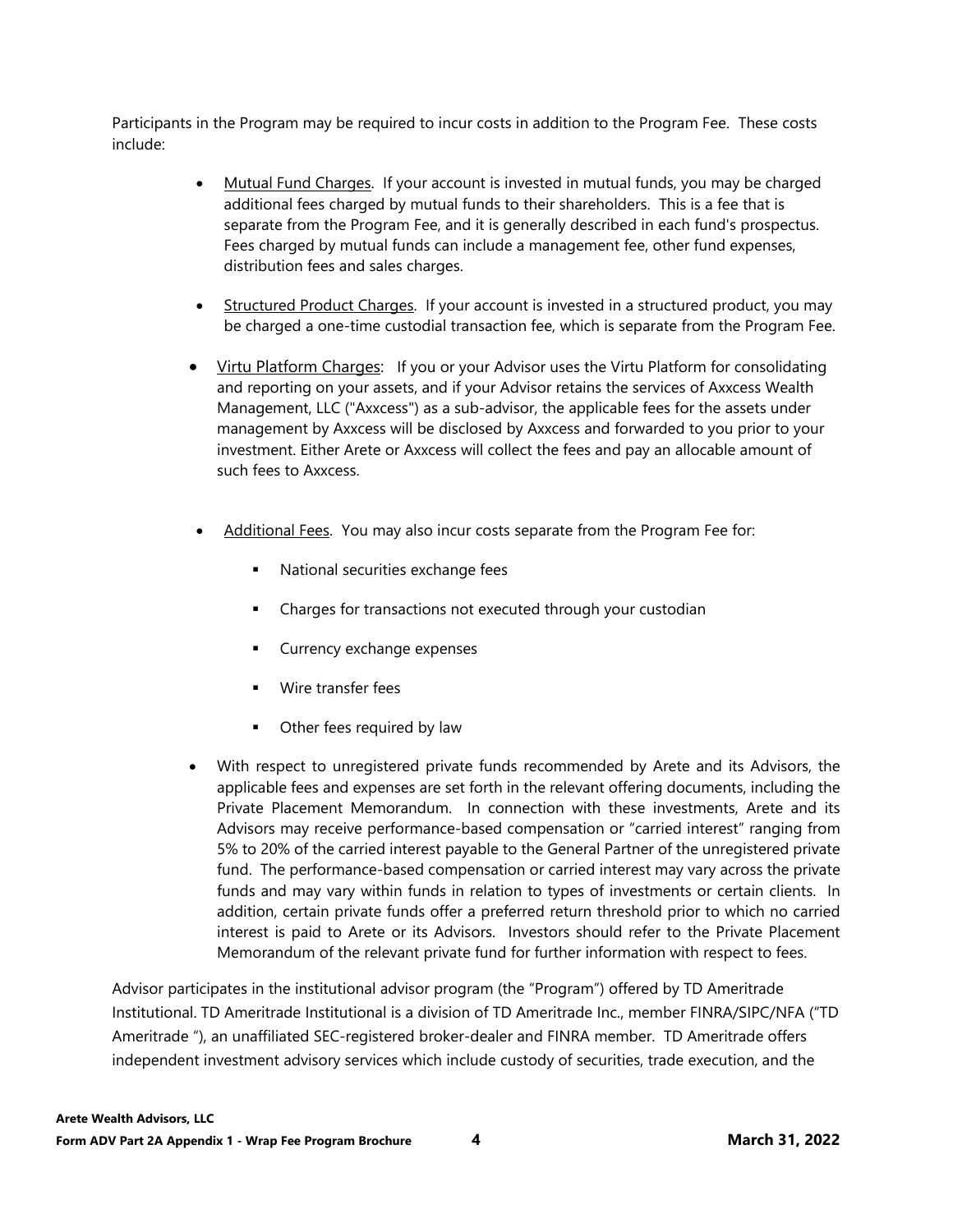clearance and settlement of transactions. Advisor receives some benefits from TD Ameritrade through its participation in the Program.

As disclosed above, Advisor participates in TD Ameritrade's institutional customer program and Advisor may recommend TD Ameritrade to Clients for custody and brokerage services. There is no direct link between Advisor's participation in the program and the investment advice it gives to its Clients, although Advisor receives economic benefits through its participation in the program that are typically not available to TD Ameritrade retail investors. These benefits include the following products and services (provided without cost or at a discount): receipt of duplicate Client statements and confirmations; research related products and tools; consulting services; access to a trading desk serving Advisor participants; access to block trading (which provides the ability to aggregate securities transactions for execution and then allocate the appropriate shares to Client accounts); the ability to have advisory fees deducted directly from Client accounts; access to an electronic communications network for Client order entry and account information; access to mutual funds with no transaction fees and to certain institutional money managers; and discounts on compliance, marketing, research, technology, and practice management products or services provided to Advisor by third party vendors. TD Ameritrade may also have paid for business consulting and professional services received by Advisor's related persons. Some of the products and services made available by TD Ameritrade through the program may benefit Advisor but may not benefit its Client accounts. These products or services may assist Advisor in managing and administering Client accounts, including accounts not maintained at TD Ameritrade. Other services made available by TD Ameritrade are intended to help Advisor manage and further develop its business enterprise. The benefits received by Advisor or its personnel through participation in the program do not depend on the amount of brokerage transactions directed to TD Ameritrade. As part of its fiduciary duties to clients, Advisor endeavors at all times to put the interests of its clients first. Clients should be aware, however, that the receipt of economic benefits by Advisor or its related persons in and of itself creates a potential conflict of interest and may indirectly influence the Advisor's choice of TD Ameritrade for custody and brokerage services.

## **– Account Requirements and Types of Clients**

We do not impose a minimum account size to participate in the Program. Our Program clients generally include individuals, pension and profit sharing plans, trusts, estates, charitable organizations, corporations and other business entities.

## **– Advisor Selection and Evaluation**

#### **Advisor Selection**

**Arete Wealth Advisors, LLC**  We select Advisors based on our evaluation of their strategies, organizational and personal backgrounds, performance records and investment implementation capabilities. Advisors must meet all applicable state examination, experience and registration requirements. We also consider applicable educational and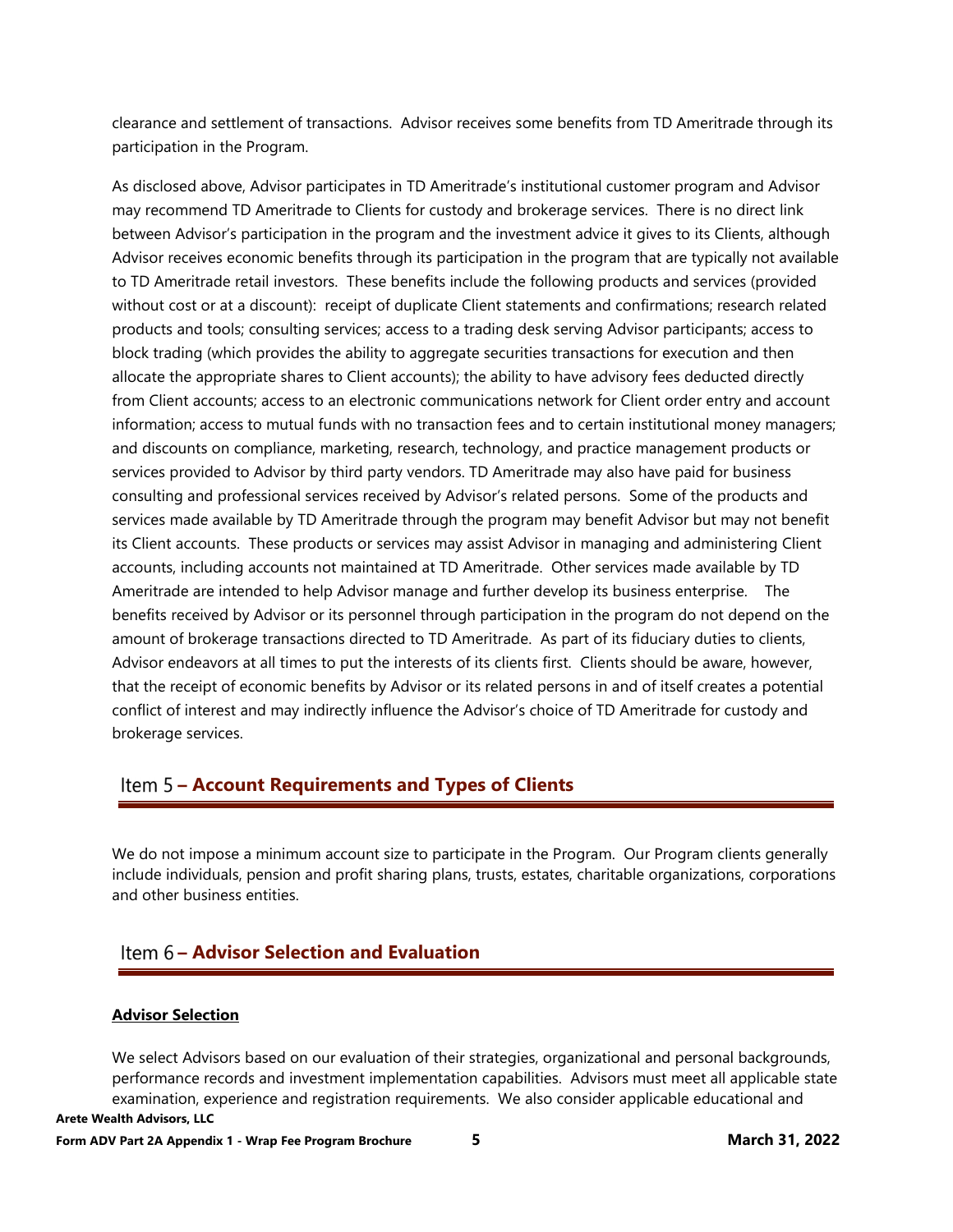business background, with particular emphasis on the fields of investment, risk management, taxation, pension planning, and estate planning.

We select Advisors for particular accounts based our evaluation of how well an Advisors' strengths match a given client's investment objectives, financial situation, and any investment restrictions imposed by the client. As those factors change, we may consider replacing an Advisor entirely or assigning a new Advisor to your account.

### **Performance Monitoring and Evaluation**

Our compliance department evaluates performance of Advisors by reviewing Program account performance against that of comparable indices. Such reviews are typically done every quarter. Additional reviews may be triggered by material market, economic or political events or by changes in a client's financial situation or portfolio. Program clients also receive a monthly report from their custodian that details the account performance for the month.

We have retained Envestnet to provide us with various administrative services that include (1) determining the fair market value of assets held in the account at least quarterly and (2) producing performance reports for our clients detailing account assets, account transactions, receipt and disbursement of funds, interest and dividends received, and account gain or loss by security as well as for the total account.

We regularly review performance information provided to clients by custodians and Envestnet. By comparing such performance information with account information generated from our internal systems, we can ensure that such performance information is accurate and complies with required presentation standards.

All Advisors for the Program are registered as investment advisor representatives of Arete and are subject to the same selection and review process.

### **Our Advisory Business**

Our firm provides the investment management services described in Item 4 above to both our general advisory clients and Program participants. We generally manage our Program accounts in a similar manner as our general advisory client accounts, except that we sometimes manage multiple Program accounts under a single portfolio management philosophy. That means that we may place several Program clients into a single portfolio that can be traded simultaneously. Additionally, as explained in Item 4 above, we receive a portion of the Program Fee for our advisory services to Program clients.

### **Tailored Advisory Services**

All of our clients may impose restrictions on investing in certain securities, industries or sectors. You must advise us of any such restrictions in writing. In other respects, we individualize our services differently depending on the nature and type of client (i.e. individual, pension plan, charitable organization or other).

**Arete Wealth Advisors, LLC**  If you are a pension plan, charitable, trust or estate client, you generally provide us with an investment policy to follow. If you are an individual, we will assist you in creating an investment policy. Our guidelines for creating client investment policies are discussed in more detail in Item 7 below.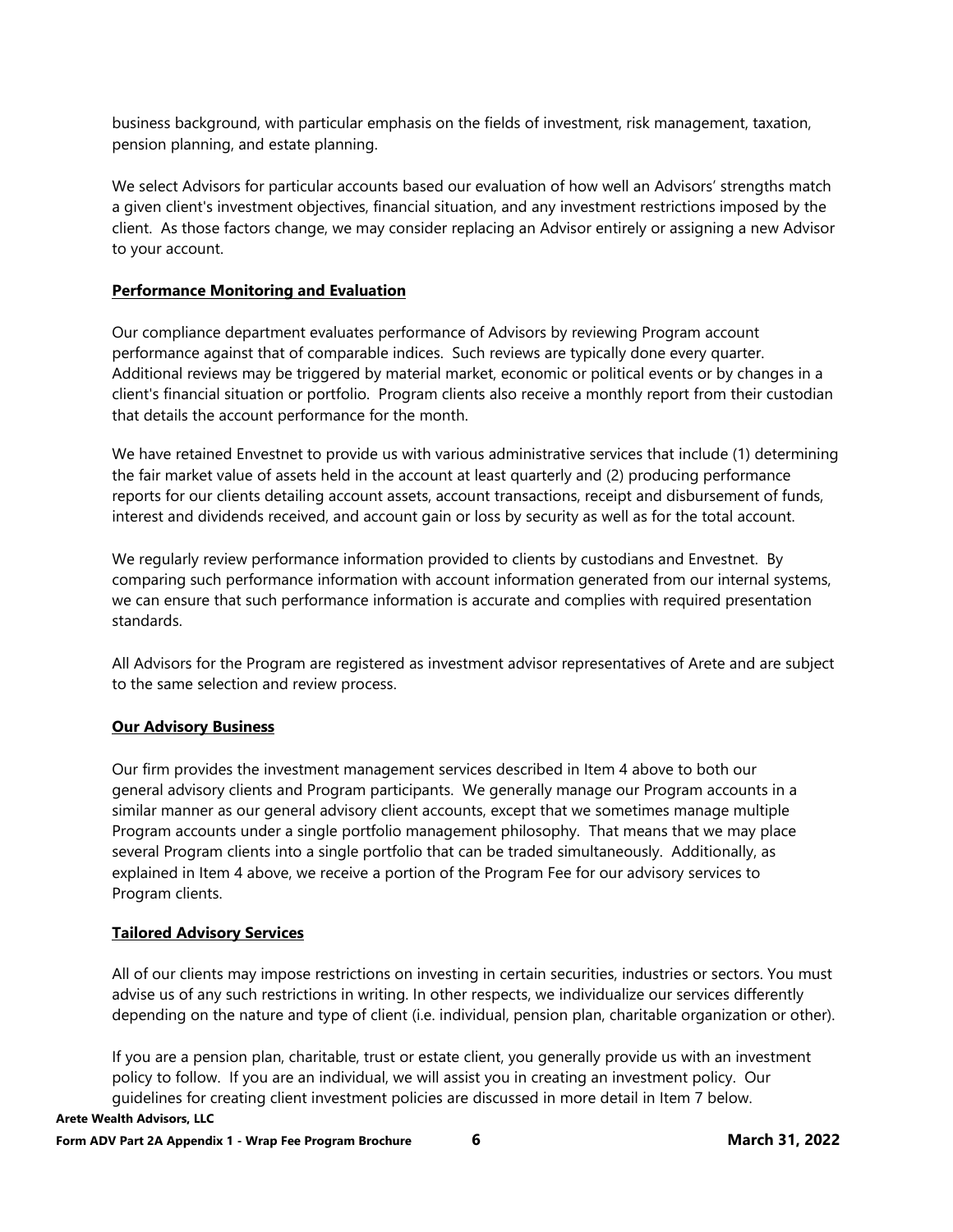### **Performance-Based Fees**

We do not charge performance-based fees.

#### **Methods of Analysis Used to Manage Your Assets**

We use the following methods of analysis in formulating our investment advice:

- Charting. In this type of technical analysis, we review charts of market and security activity in an attempt to identify when the market is moving up or down and to predict how long the trend may last and/or reverse.
- Fundamental Analysis. We attempt to measure the intrinsic value of a security by looking at economic and financial factors (including the overall economy, industry conditions, and the financial condition and management of the company itself) to determine if the company is underpriced (indicating it may be a good time to buy) or overpriced (indicating it may be time to sell).
- Technical Analysis. We analyze past market movements and apply that analysis to present in an attempt to recognize recurring patterns of investor behavior and potentially predict future price movement.
- Cyclical Analysis. In this type of technical analysis, we measure the movement of a particular stock against the overall market in an attempt to predict the price movement of the security.
- Quantitative Analysis. We use mathematical models in an attempt to obtain more accurate measurements of a company's quantifiable data, such as the value of a share price or earnings per share, and predict changes to that data.
- Qualitative Analysis. We subjectively evaluate non-quantifiable factors such as quality of management, labor relations, and strength of research and development factors not readily subject to measurement, and predict changes to share price based on that data.
- Asset Allocation. Rather than focusing primarily on securities selection, we attempt to identify an appropriate ratio of securities, fixed income, and cash suitable to the client's investment goals, time horizon and risk tolerance.
- Mutual Fund and/or ETF Analysis. We look at the experience and track record of the manager of the mutual fund or exchange traded fund ("ETF") in an attempt to determine if the manager has demonstrated an ability to invest over a period of time and in different economic conditions. We also look at the underlying assets in a mutual fund or ETF in an attempt to determine if there is significant overlap in the underlying investments held in another fund in the client's portfolio. We also monitor the funds or ETFs in an attempt to determine if they are continuing to follow their stated investment strategy.

#### **Strategies Used to Manage Your Assets**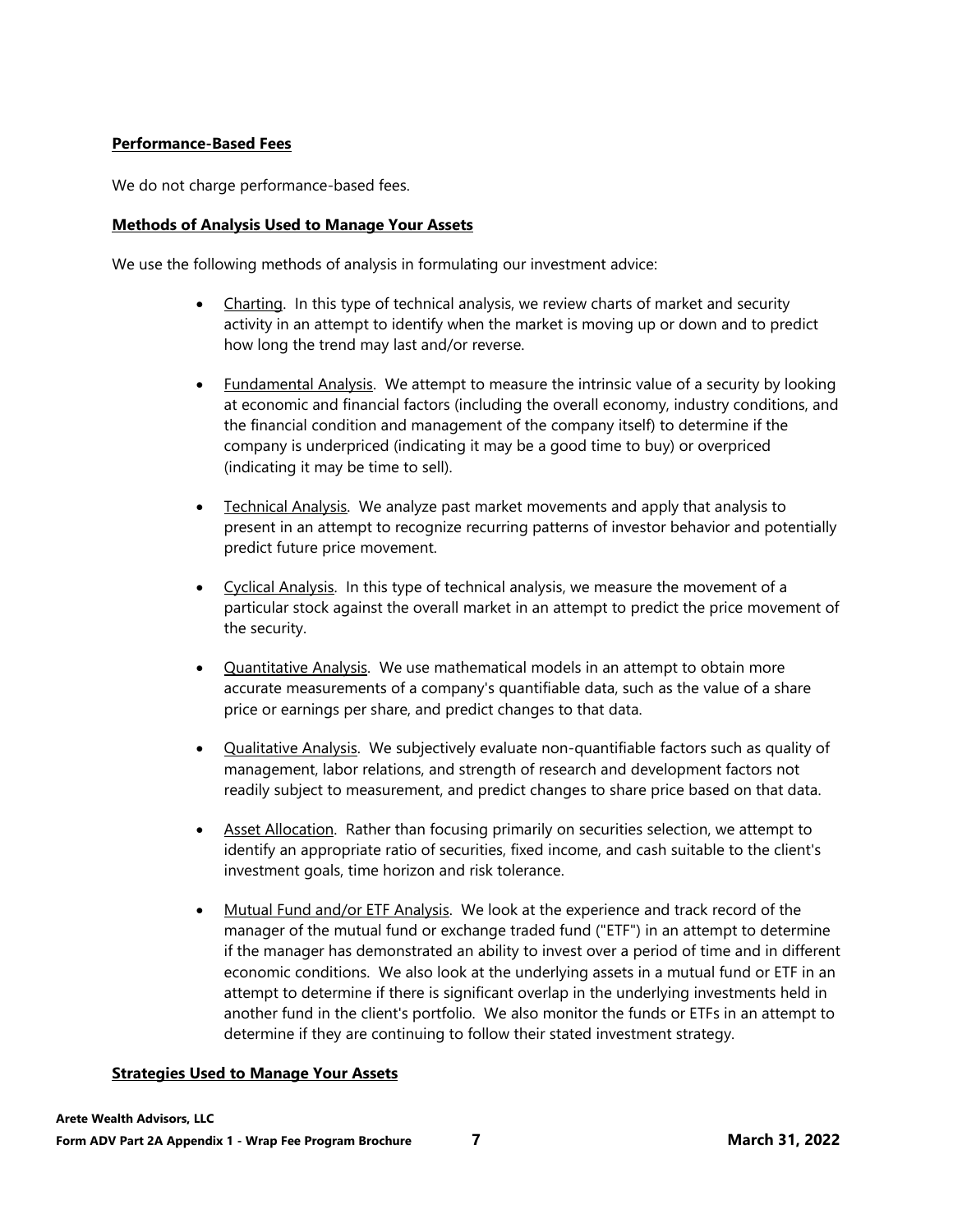We use the following strategies in managing client accounts, provided that such strategies are appropriate to the needs of the client and consistent with the client's investment objectives, risk tolerance, and time horizons.

- Long-Term Purchases. We purchase securities with the idea of holding them in the client's account for a year or longer. Typically, we employ this strategy when we believe the securities are currently undervalued, and/or we want exposure to a particular asset class over time, regardless of the current projection for this class.
- Short Sales. We borrow shares of a stock for your portfolio from someone who owns the stock on a promise to replace the shares on a future date at a certain price. Those borrowed shares are then sold. On the agreed-upon future date, we buy the same stock and return the shares to the original owner. We engage in short selling based upon our determination that the stock will go down in price after we have borrowed the shares. If we are correct and the stock price has gone down since the shares were purchased from the original owner, our client realizes a profit.
- Margin Transactions. We will purchase stocks for your portfolio with money borrowed from your brokerage account. This allows you to purchase more stock than you would be able to with your available cash, and allows us to purchase stock without selling other holdings.

## **Option Writing**

We may use options as an investment strategy. An option is a contract that gives the buyer the right, but not the obligation, to buy or sell an asset (such as a share of stock) at a specific price on or before a certain date. An option, just like a stock or bond, is a security. An option is also a derivative, because it derives its value from the underlying asset.

The two types of options are calls and puts:

- A "call" gives us, the holder, the right to buy an asset at a certain price within a specific period of time. We will buy a call if we determine that the stock will increase substantially before the option expires.
- A "put" gives us, the holder, the right to sell an asset at a certain price within a specific period of time. We will buy a put if we have determined that the price of the stock will fall before the option expires.

We will use options to speculate on the possibility of a sharp price swing. We will also use options to "hedge" a purchase of the underlying security; in other words, we will use an option purchase to limit the potential upside or downside of a security we have purchased for your portfolio.

We use "covered calls," in which we sell an option on a security you own. In this strategy, you receive a fee for making the option available, and the person purchasing the option has the right to buy the security from you at an agreed upon price.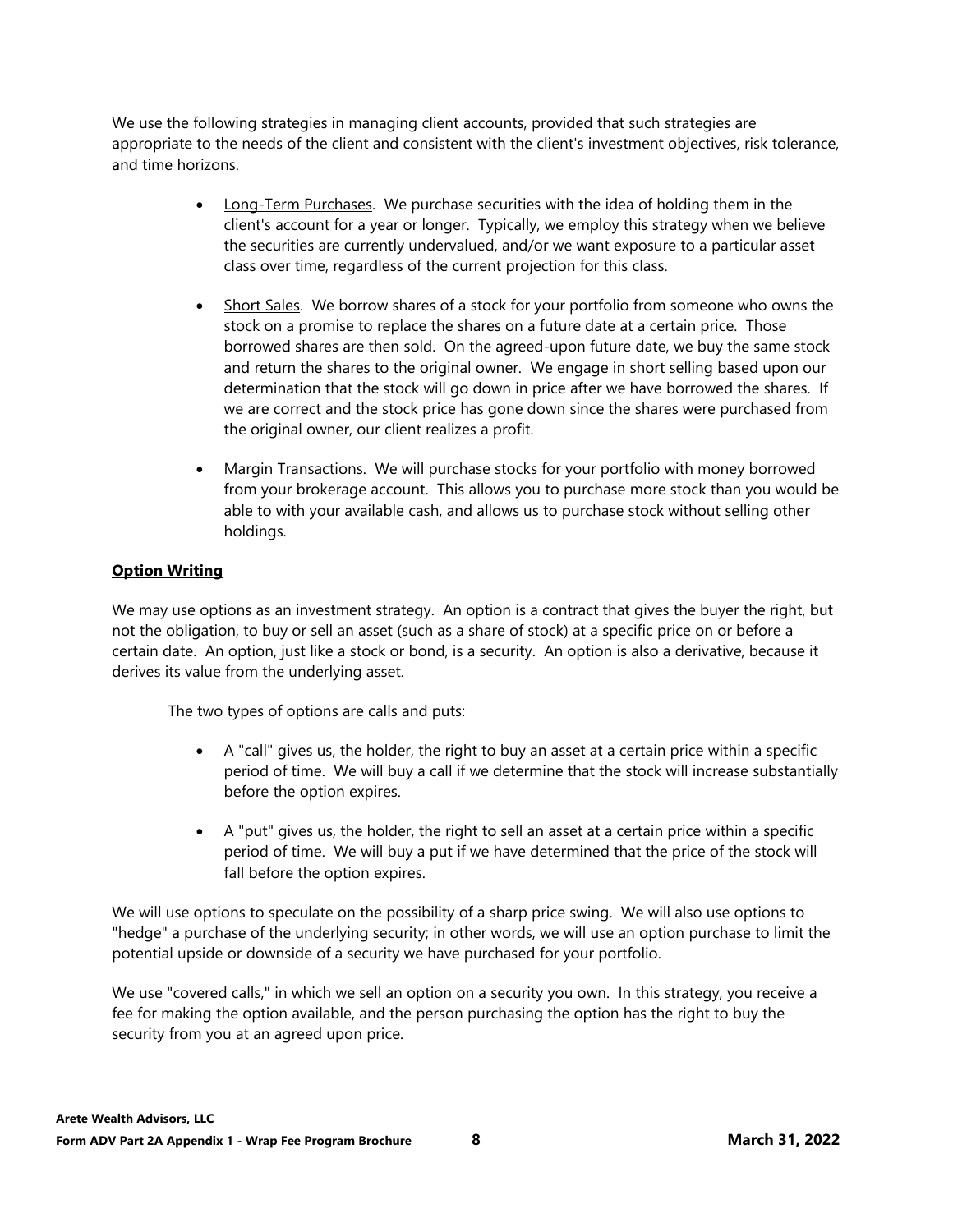We use a "spreading strategy" in which we purchase two or more option contracts (for example, a call option that you buy and a put option that you sell) for the same underlying security. This effectively puts you on both sides of the market, but with the ability to vary price, time and other factors.

### **Risk of Loss**

Securities investments are not guaranteed and you may lose your money on your investments, which you should be prepared to bear. We will work with you to understand your tolerance for risk.

### **Voting Client Securities**

As a matter of firm policy, we do not vote proxies on behalf of clients. Therefore, although our firm may provide investment advisory services relative to client investment assets, clients maintain exclusive responsibility for: (1) directing the manner in which proxies solicited by issuers of securities beneficially owned by the client shall be voted, and (2) making all elections relative to any mergers, acquisitions, tender offers, bankruptcy proceedings or other type events pertaining to the client's investment assets. Clients are responsible for instructing each custodian of the assets, to forward to the client copies of all proxies and shareholder communications relating to the client's investment assets.

We may provide clients with consulting assistance regarding proxy issues if they contact us with questions.

## **– Client Information Provided to Advisors**

## **Pension Plans, Charitable Organizations, Trusts and Estates**

Generally, our pension plan, charitable, trust and estate clients provide Advisors with an investment policy to follow, which we regularly review and you may update. Our Advisors invest your assets in accordance with your investment policy.

### **Individual Clients**

We ask you to complete an investor questionnaire to assist us in developing investment objectives that reflect your unique goals, liquidity requirements, risk-tolerance and time horizon. We review your questionnaire periodically (at least annually) to be sure the objectives continue to meet your particular needs and goals. Risk tolerance levels will be documented in the investment policy statement that we prepare for you.

In this process, we also assist you in developing appropriate allocation objectives. However, market volatility can sometimes change asset values. When this happens, the values of your assets may become inconsistent with your desired allocation objective. If we think it is appropriate, we will rebalance your portfolio to align with your allocation objectives.

## **Item 8 - Client Contact with Advisors**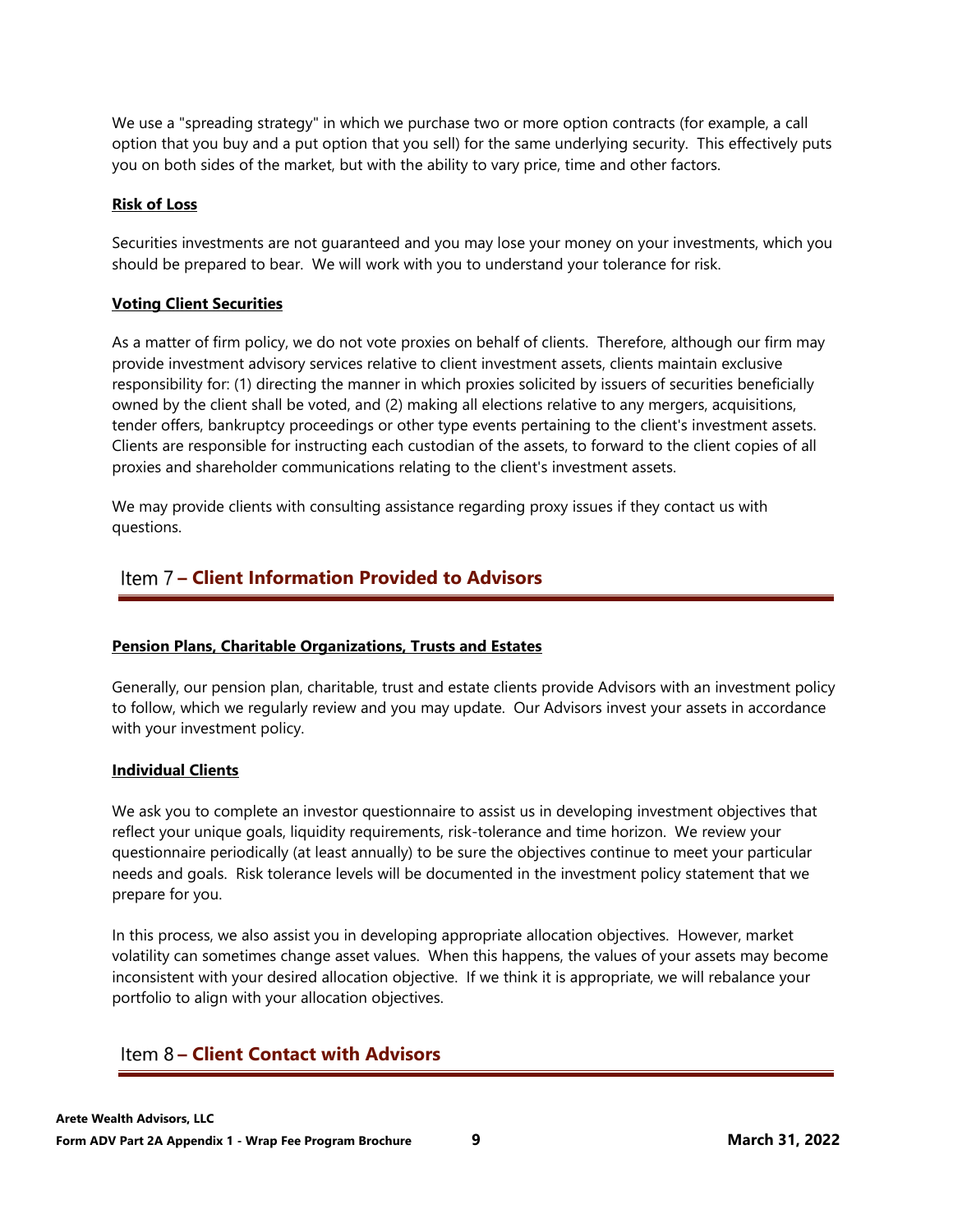Client contact with Advisors will vary widely depending on the number of clients each Advisor is involved with within their respective practice and/or the number of accounts over which the Advisor has discretion.

Generally, client accounts are reviewed periodically or in response to client requests. Usually, clients will not participate in the review. Arrangements for formal reviews are determined by us on a case-by-case basis. Additional reviews may be provided based on a significant change in the market, the client's financial situation, significant additions to or withdrawals from the account, transactions and significant changes in asset allocations, or at our or the client's request.

## **Item 9 - Additional Information**

### **Disciplinary Information**

We do not have any legal or other disciplinary items to report to you. We are obligated to disclose any disciplinary event that would be material to you when evaluating us to initiate a client/adviser relationship, or to continue a client/adviser relationship with us.

#### **Other Financial Industry Activities and Affiliations**

We are owned by our employees and representatives either directly or indirectly through Arete Wealth, Inc. Arete Wealth is also the parent of:

- Arete Wealth Management, LLC, an Illinois limited liability company and a FINRA registered broker dealer. Arete Wealth Management is also registered with the CFTC as an introducing broker, but we do not recommend futures products as part of the Program.
- Arete Insurance Agency, LLC, an Illinois limited liability company.
- Arete Consulting, LLC, an Illinois limited liability company.

#### **Management Personnel**

Management personnel of Arete are separately licensed as registered representatives of Arete Wealth Management, LLC, an affiliated broker dealer. These individuals, in their separate capacity, can effect securities transactions for which they will receive separate, yet customary compensation.

While we endeavor at all times to put the interests of clients first as part of our fiduciary duty, clients should be aware that the receipt of additional compensation itself creates a conflict of interest, and may affect the judgment of these individuals when making recommendations.

#### **Recommendation of Third-Party Investment Advisers**

We sometimes recommend the services of various registered investment advisers to our clients. In exchange for this recommendation, we receive a referral fee from the selected investment adviser. The fee received by us is typically a percentage of the fee charged by that investment adviser to the referred client. The portion of the advisory fee paid to us does not increase the total advisory fee paid to the

#### **Arete Wealth Advisors, LLC**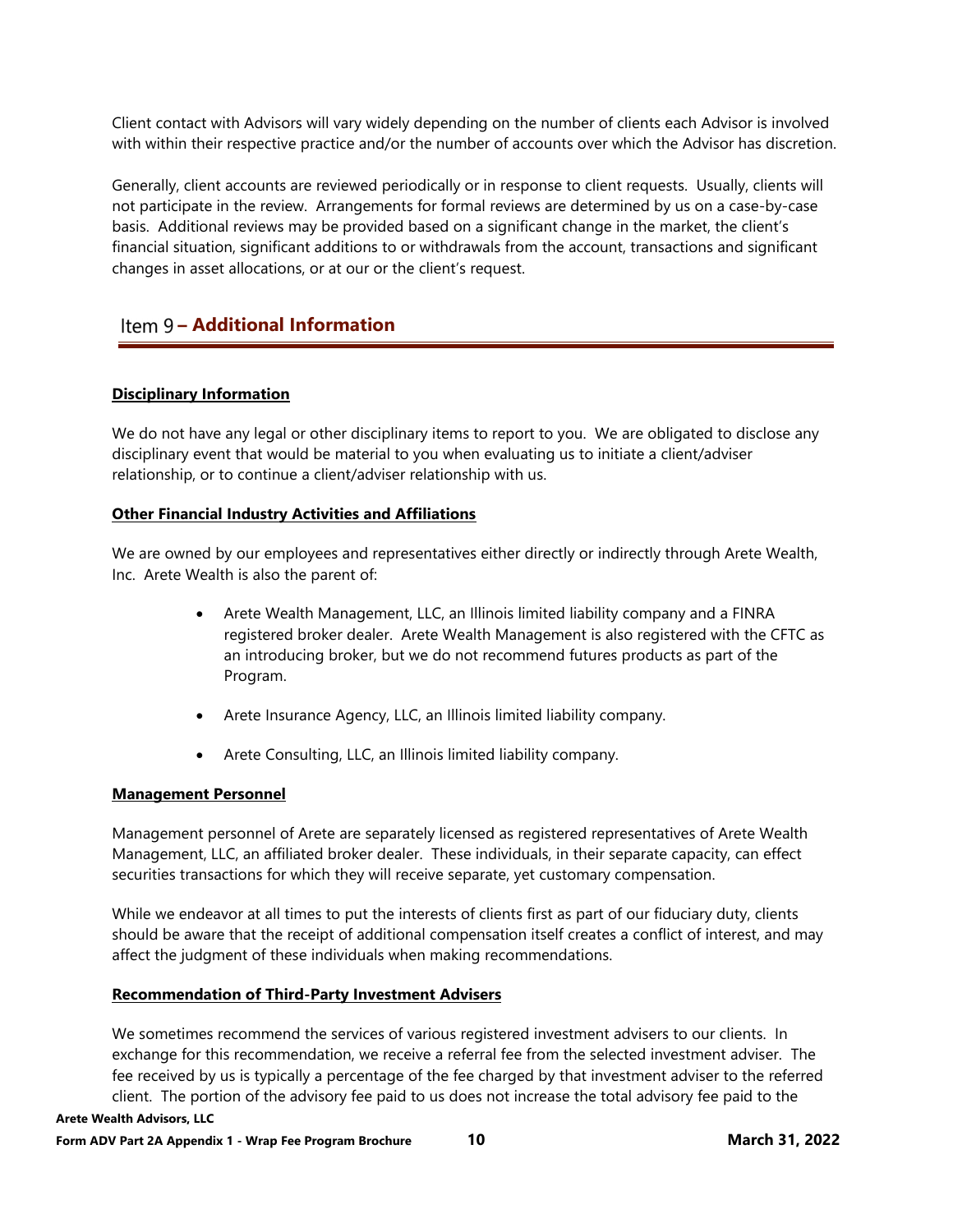selected investment adviser by the client. We do not charge the client any fees for these referrals. We will only recommend advisers that pay us a referral fee.

We may recommend the services of Axxcess Wealth Management, LLC, a sub-advisor and investment advisor registered with the SEC, which offers administrative and investment advisory services with respect to Arete's Virtu Platform. Axxcess will act as a sub-advisor and fiduciary, and will have discretionary authority over your account. Axxcess charges fees for access to Virtu and for its subadvisory services. Axxcess will arrange for delivery of disclosure documents for itself and the third-party managers on Virtu. We have a revenue sharing arrangement with Axxcess, and therefore have a financial incentive to direct clients to the services and third-party model portfolios available on Virtu.

We are aware of the special consideration required under Rule 206(4)-3 of the Investment Advisers Act of 1940. As such, all appropriate disclosure shall be made and all applicable Federal and State laws will be observed.

Clients should be aware that the receipt of additional compensation by Arete and its management persons or employees creates a conflict of interest that may impair the objectivity of our firm and these individuals when making advisory recommendations. We endeavor, at all times, to put the interest of our clients first. We take the following steps to address this conflict:

- We disclose to clients the existence of all material conflicts of interest, including the potential for us or our employees to earn compensation from the referral of clients to other registered investment advisers;
- We disclose to the client, in a separate disclosure document, the compensation we receive in exchange for the client's referral to the selected investment adviser;
- We collect, maintain and document accurate, complete and relevant client background information, including the client's financial goals, objectives and risk tolerance;
- Our firm's management conducts regular reviews of each client account to verify that all recommendations made to a client are suitable to the client's needs and circumstances;
- We conduct periodic due diligence on the selected investment advisers to establish that the advisers are suitable to recommend to our clients;
- We educate our employees regarding the responsibilities of a fiduciary, including the need for having a reasonable and independent basis for the investment advice provided to the client.

### **Code of Ethics**

We have adopted a code of ethics that applies to all our Advisors. Each of them must comply with our code of ethics as a condition to working with us. Our Chief Compliance Officer (our "CCO") administers and enforces our code of ethics.

Our code of ethics requires our Advisors to:

comply with applicable federal and state securities laws

**Arete Wealth Advisors, LLC**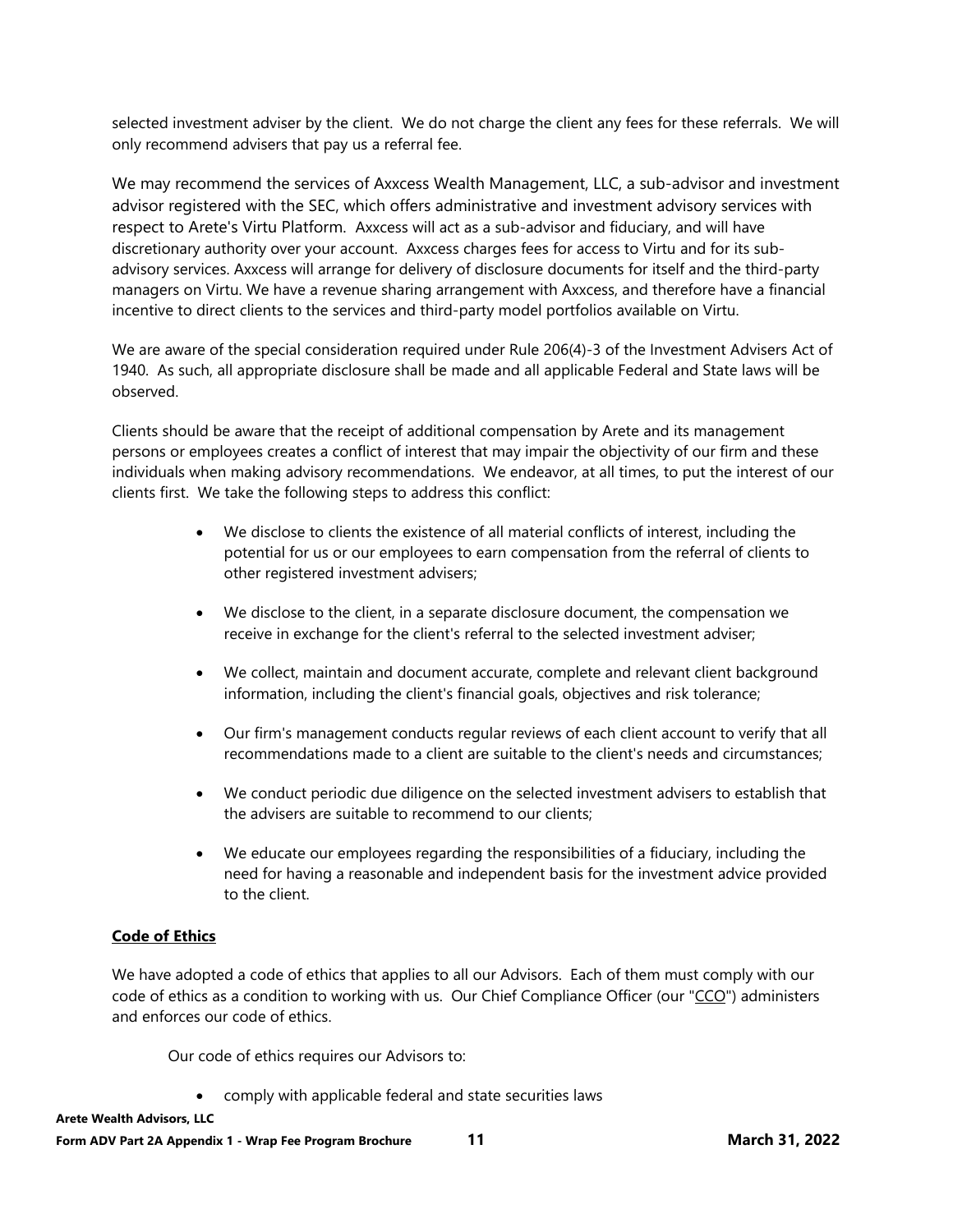- conduct themselves with integrity and act ethically in their dealings with the public, clients and professional associates
- fulfill their duty of loyalty by acting solely in our clients' best interests
- strive to provide long-term client satisfaction
- disclose any conflict of interest
- adhere to our policies limiting the giving or receiving of gifts and business entertainment
- adhere to our policies limiting the giving of political contributions
- report any violation of our compliance manual to our CCO as soon as possible
- submit reports of securities beneficially owned by them and their related persons, and submit reports of securities transactions by them and their related persons, subject to certain permitted exceptions.

We prohibit our Advisors from investing in initial public offerings, and they must receive the approval of our CCO before they invest in any private placement.

Our clients, or prospective clients, may request a copy of our code of ethics by contacting our CCO, UnBo (Bob) Chung, (312) 940-3684 or the address on the cover page of this brochure.

### **Participation or Interest in Client Transactions and Personal Trading**

We and/or our Advisors may: (a) buy or sell the same securities we buy or sell for your account; or (b) buy or sell the same securities we buy or sell for your account *and* engage in the transaction at the same time. As a result, there may be a conflict of interest that arises between you and us (or one of our Advisors) in the allocation of profitable trades. To address that potential conflict, we always allocate trades to you before we allocate them to our Advisors or to us.

We do not buy or sell securities for your account if we and/or one of our Advisors have a material financial interest in the issuer or the securities. However, if we have a client whose securities are traded publicly, we and/or our Advisors may invest client assets in that company's securities during periods when we do not have any material nonpublic information about that company. Transactions in any such securities must be preapproved by our CCO.

#### **Review of Accounts**

Program client accounts are reviewed as described above in Item 6, under "Performance Monitoring and Evaluation."

### **Client Referrals and Other Compensation**

Other than the Program Fee, we do not receive an economic benefit from anyone other than our Program clients for providing advisory services to our Program clients.